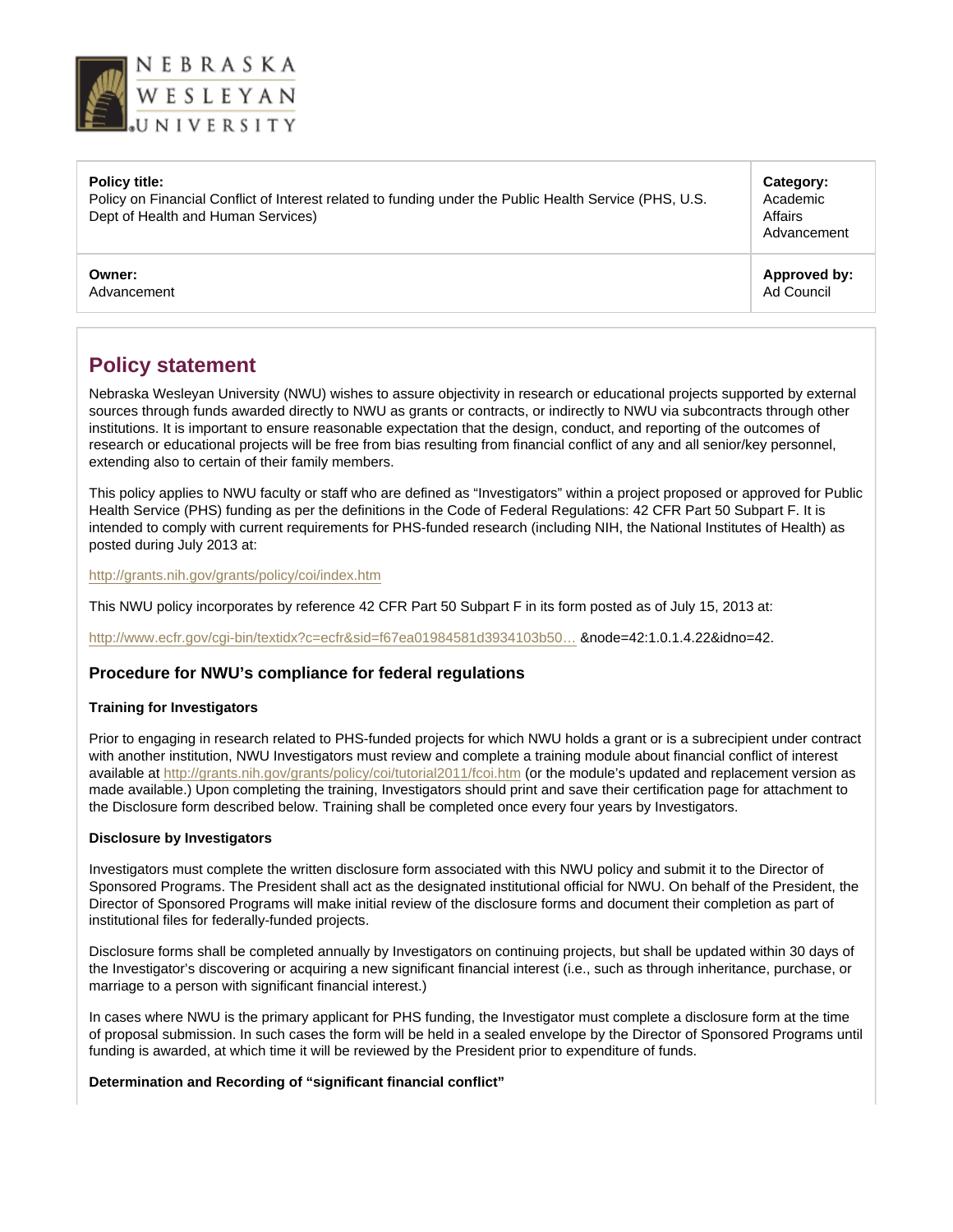As the designated institutional official for NWU, the President will determine whether any significant financial interest disclosed is related to the PHS-funded research, and if so, whether it is a financial conflict of interest. A financial conflict of interest exists when Nebraska Wesleyan University, through its designated official, reasonably determines that the significant financial interest could directly and significantly affect the design, conduct, or reporting of the PHS-funded research. The Director of Sponsored Programs will maintain records related to Investigators' disclosures and the institutional review and response to disclosures for three years following final expenditures reporting on a project or other duration specified by 42 CFR Part 50 Subpart F.

Management and Reporting of a financial conflict of interest

The President will be responsible for developing and implementing a management plan to address what has been determined to be a financial conflict of interest. Examples of conditions or restrictions that might be imposed to manage a financial conflict of interest can range from NWU's public disclosure of the financial conflicts of interest, to monitoring of the research project by an independent party, to modification of the research plan and/or personnel, to elimination of the financial interest.

In cases where a conflict of interest has been determined, NWU must submit to the awarding agency (or to the grantee institution which has issued a subaward to NWU) a Financial Conflict of Interest Report to include the significant financial interest found to be a conflict of interest, and the assurance that NWU has implemented a management plan in accordance with CFR Part 50 Subpart F. If the conflict has been eliminated, NWU need not submit such a report.

If the conflict continues, NWU must submit annual reports about its management for the duration of the research project.

## Public access to information

This NWU policy shall be posted for access to the general public on the NWU website. In addition, in the event that an identified conflict of interest continues to exist and is under management, certain information shall be available to the public on the NWU website as dictated by 42 CFR Part 50, Subpart F for the duration required.

# Governing policy

U.S. Government Printing Office - Electronic Code of Federal Regulations

## As found at

[http://www.ecfr.gov/cgi-bin/textidx?c=ecfr&sid=f67ea01984581d3934103b50…](http://www.ecfr.gov/cgi-bin/textidx?c=ecfr&sid=f67ea01984581d3934103b5074c05500&rgn=div5&view=text&node=42): 1.0.1.4.22&idno=42

as of July 15, 2013

PART 50—POLICIES OF GENERAL APPLICABILITY

Subpart F—Promoting Objectivity in Research

AUTHORITY: 42 U.S.C. 216, 289b-1, 299c-4; Sec. 219, Tit. II, Div. D, Pub. L. 111-117, 123 Stat. 3034.

SOURCE: 76 FR 53283, August 25, 2011, unless otherwise noted.

§ 50.601 Purpose.

This subpart promotes objectivity in research by establishing standards that provide a reasonable expectation that the design, conduct, and reporting of research funded under Public Health Service (PHS) grants or cooperative agreements will be free from bias resulting from Investigator financial conflicts of interest.

§ 50.602 Applicability.

This subpart is applicable to each Institution that is applying for, or that receives, PHS research funding by means of a grant or cooperative agreement and, through the implementation of this subpart by the Institution, to each Investigator who is planning to participate in, or is participating in, such research; provided, however, that this subpart does not apply to SBIR Program Phase I applications. In those few cases where an individual, rather than an Institution, is applying for, or receives, PHS research funding, PHS Awarding Components will make case-by-case determinations on the steps to be taken, consistent with this subpart, to provide a reasonable expectation that the design, conduct, and reporting of the research will be free from bias resulting from a financial conflict of interest of the individual.

§ 50.603 Definitions.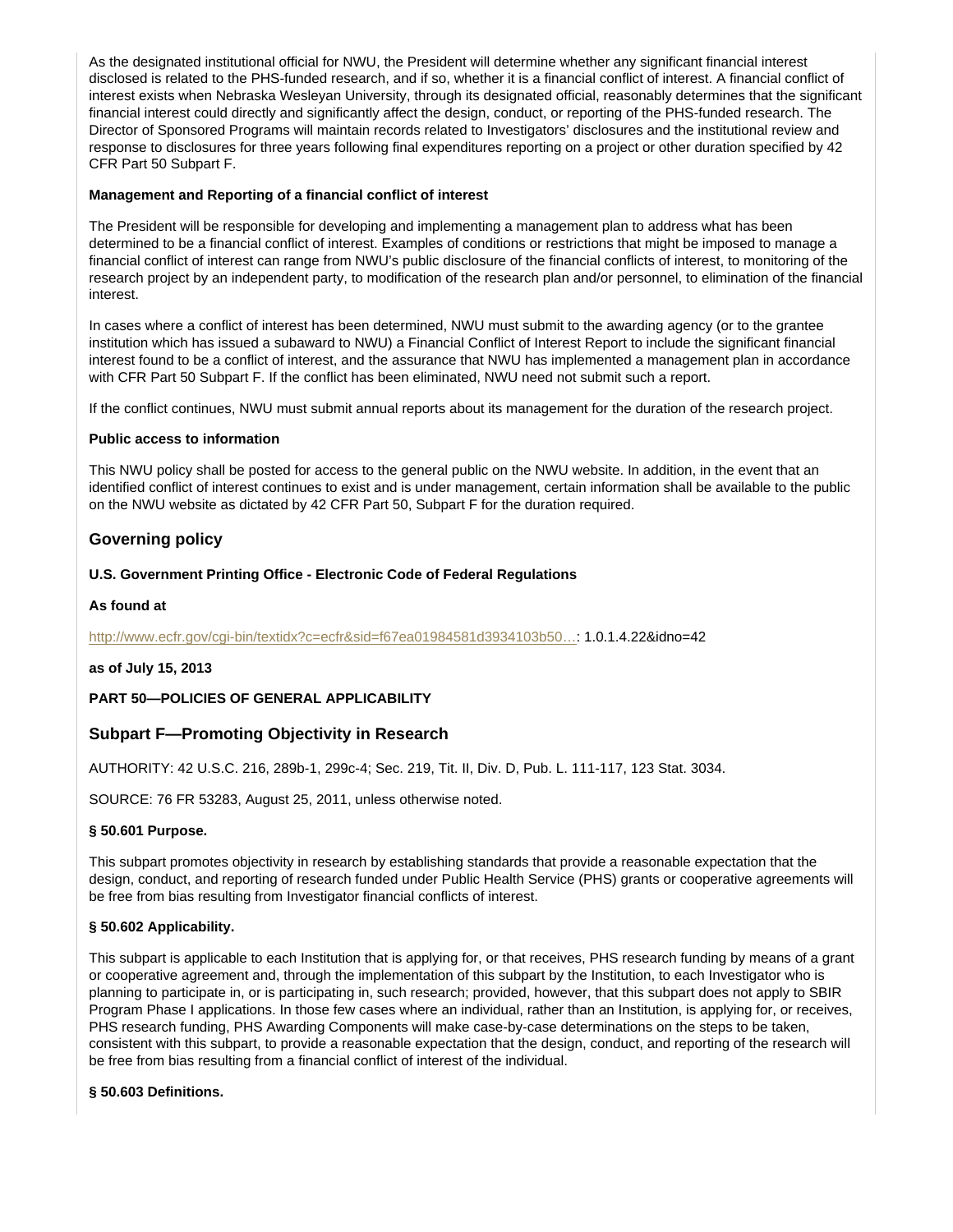As used in this subpart:

Disclosure of significant financial interests means an Investigator's disclosure of significant financial interests to an Institution.

Financial conflict of interest (FCOI) means a significant financial interest that could directly and significantly affect the design, conduct, or reporting of PHS-funded research.

FCOI report means an Institution's report of a financial conflict of interest to a PHS Awarding Component.

Financial interest means anything of monetary value, whether or not the value is readily ascertainable.

HHS means the United States Department of Health and Human Services, and any components of the Department to which the authority involved may be delegated.

Institution means any domestic or foreign, public or private, entity or organization (excluding a Federal agency) that is applying for, or that receives, PHS research funding.

Institutional responsibilities means an Investigator's professional responsibilities on behalf of the Institution, and as defined by the Institution in its policy on financial conflicts of interest, which may include for example: activities such as research, research consultation, teaching, professional practice, institutional committee memberships, and service on panels such as Institutional Review Boards or Data and Safety Monitoring Boards.

Investigator means the project director or principal Investigator and any other person, regardless of title or position, who is responsible for the design, conduct, or reporting of research funded by the PHS, or proposed for such funding, which may include, for example, collaborators or consultants.

Manage means taking action to address a financial conflict of interest, which can include reducing or eliminating the financial conflict of interest, to ensure, to the extent possible, that the design, conduct, and reporting of research will be free from bias.

PD/PI means a project director or principal Investigator of a PHS-funded research project; the PD/PI is included in the definitions of senior/key personnel and Investigator under this subpart.

PHS means the Public Health Service of the U.S. Department of Health and Human Services, and any components of the PHS to which the authority involved may be delegated, including the National Institutes of Health (NIH).

PHS Awarding Component means the organizational unit of the PHS that funds the research that is subject to this subpart.

Public Health Service Act or PHS Act means the statute codified at 42 U.S.C. 201 et seq.

Research means a systematic investigation, study or experiment designed to develop or contribute to generalizable knowledge relating broadly to public health, including behavioral and social-sciences research. The term encompasses basic and applied research (e.g., a published article, book or book chapter) and product development (e.g., a diagnostic test or drug). As used in this subpart, the term includes any such activity for which research funding is available from a PHS Awarding Component through a grant or cooperative agreement, whether authorized under the PHS Act or other statutory authority, such as a research grant, career development award, center grant, individual fellowship award, infrastructure award, institutional training grant, program project, or research resources award.

Senior/key personnel means the PD/PI and any other person identified as senior/key personnel by the Institution in the grant application, progress report, or any other report submitted to the PHS by the Institution under this subpart.

Significant financial interest means:

- 1. A financial interest consisting of one or more of the following interests of the Investigator (and those of the Investigator's spouse and dependent children) that reasonably appears to be related to the Investigator's institutional responsibilities:
	- i. With regard to any publicly traded entity, a significant financial interest exists if the value of any remuneration received from the entity in the twelve months preceding the disclosure and the value of any equity interest in the entity as of the date of disclosure, when aggregated, exceeds \$5,000. For purposes of this definition, remuneration includes salary and any payment for services not otherwise identified as salary (e.g., consulting fees, honoraria, paid authorship); equity interest includes any stock, stock option, or other ownership interest, as determined through reference to public prices or other reasonable measures of fair market value;
	- ii. With regard to any non-publicly traded entity, a significant financial interest exists if the value of any remuneration received from the entity in the twelve months preceding the disclosure, when aggregated,